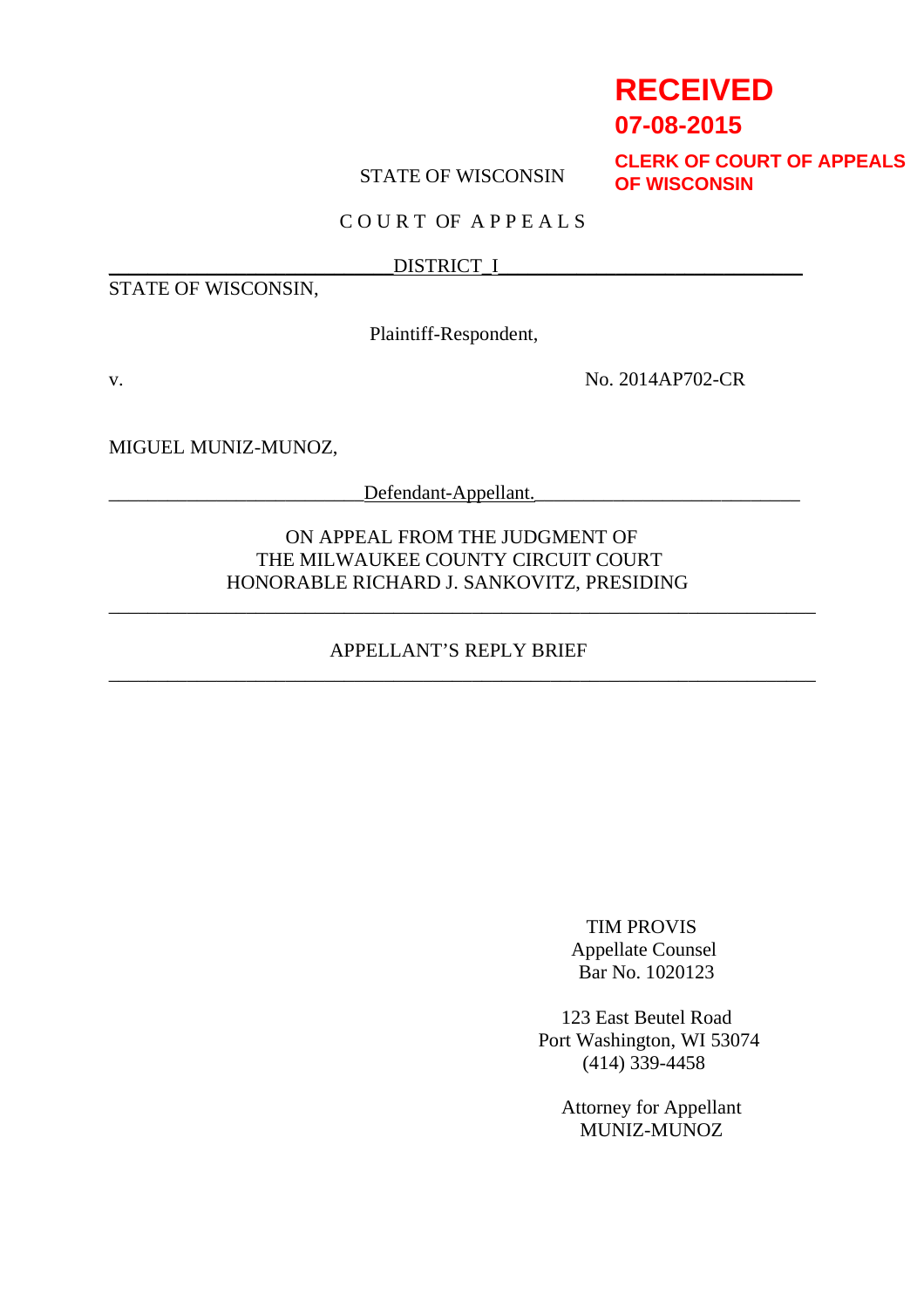#### STATE OF WISCONSIN

## C O U R T OF A P P E A L S

#### DISTRICT\_I

## STATE OF WISCONSIN,

Plaintiff-Respondent,

v. No. 2014AP702-CR

MIGUEL MUNIZ-MUNOZ,

Defendant-Appellant.

## ON APPEAL FROM THE JUDGMENT OF THE MILWAUKEE COUNTY CIRCUIT COURT HONORABLE RICHARD J. SANKOVITZ, PRESIDING

## APPELLANT'S REPLY BRIEF \_\_\_\_\_\_\_\_\_\_\_\_\_\_\_\_\_\_\_\_\_\_\_\_\_\_\_\_\_\_\_\_\_\_\_\_\_\_\_\_\_\_\_\_\_\_\_\_\_

\_\_\_\_\_\_\_\_\_\_\_\_\_\_\_\_\_\_\_\_\_\_\_\_\_\_\_\_\_\_\_\_\_\_\_\_\_\_\_\_\_\_\_\_\_\_\_\_\_

#### Argument in Reply

1. It was prejudicial error to refuse *voir dir*e of the sleeping juror.

Along the way to making primarily a factual argument, the State points out in a footnote, see respondent's Brief at 8, n.4 (hereinafter RB), the prosecutor's comment "Purple was sleeping" was meant to refer to Juror Brunner, the first juror brought to the trial court's attention, not the second. Reexamining the record, the State is quite correct and counsel thanks it.

This correction, however, simply points out the problem with the State's argument. Both parties reported juror Brunner was sleeping (107:8 [line 5, defense: "he looked like he was sleeping to me"])(108:74 [line 16, State: "Purple was sleeping."]); the court below described him as "snoozing" (107:73 [lines 7-8]); yet it denied the request to *voir dire*. *Id*.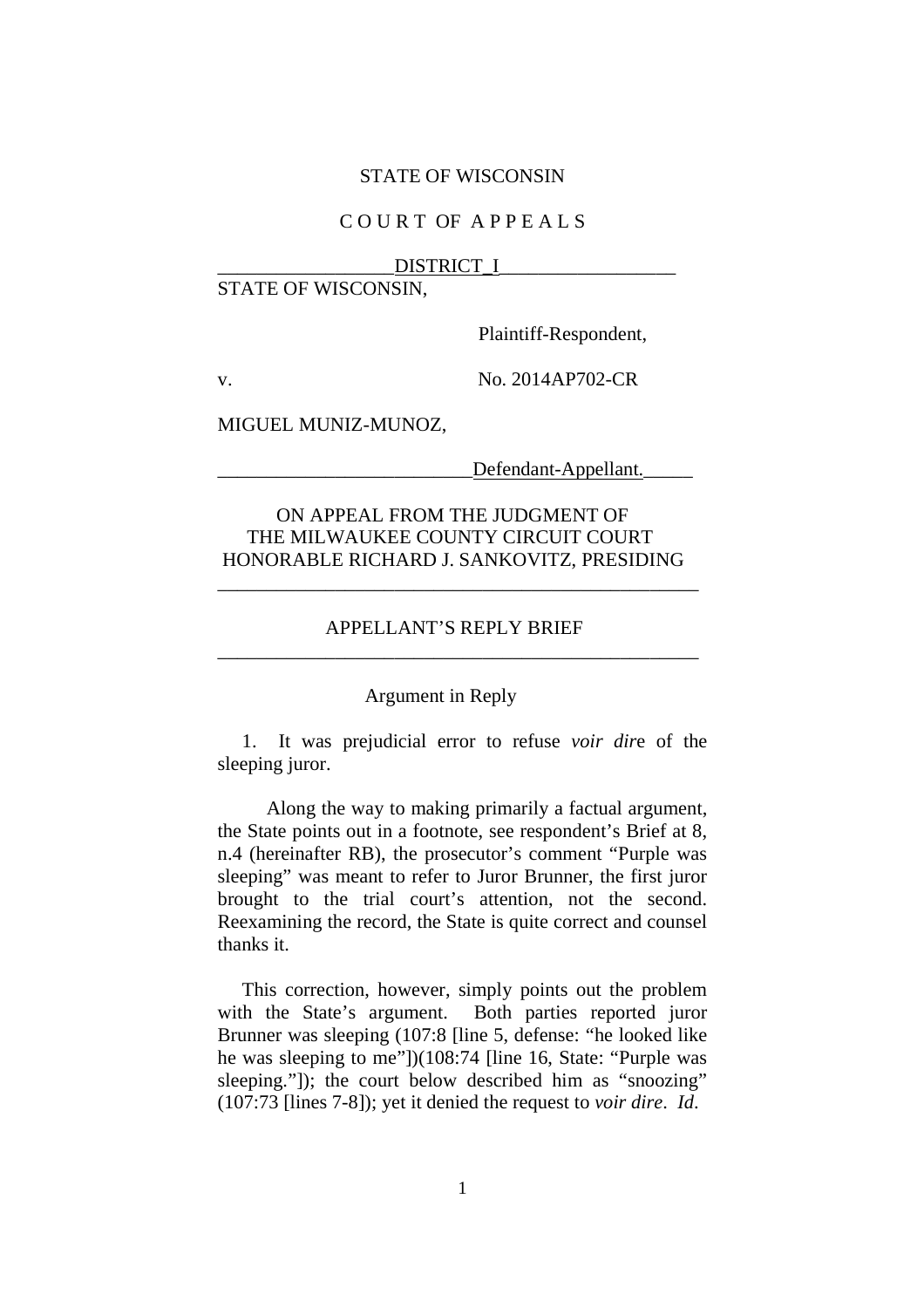The State argues counsel has taken the court's use of "snoozing" to describe the juror out of context. RB at 6-7. Yet, the court's language "He wasn't snoozing very much at all to begin with," *id*., is very much the same as the trial court's language in *State v. Hampton*, 201 Wis.2d 662, 671, 549 N.W.2d 756 (Ct.App.1996)("he was not dozing for a time as long as ten minutes . . .") wherein this Court found denial of *voir dire* reversible error. See Appellant's Brief at 7-8 (hereinafter AB) following *Hampton*, *supra*, 219 Wis.2d 668, n.1 (dictionary definition of "snoozing" includes a form of sleep).

The court below's refusal to *voir dire* was not the "careful inquiry" into the matter required by law, *State v. Lehman*, 108 Wis.2d 291, 300, 321 N.W.2d 212 (1982), and relief is justified on this ground.

2. The Surrogate doctor's testimony violated the Confrontation Clause.

Relying heavily on the very recent decision in *State v. Griep*, 2015 WI 40, 361 Wis.2d 657, 863 N.W.2d 567, the State argues the surrogate pathologist's testimony, based on his review of the autopsy report and the other contents of the autopsy file, including the investigative reports (109:15-17), was consistent with the Confrontation Clause.

#### a. *State v. Griep* was wrongly decided.

Confrontation Clause jurisprudence of the highest Court has yet to formally resolve the constitutional issue here, which is, as formulated by Justice Sotomayor, "the constitutionality of allowing an expert witness to discuss other's testimonial statements if the testimonial statements were not themselves admitted as evidence." *Bullcoming v. New Mexico*, 564 U.S. \_\_\_ , 131 S.Ct. 2705, 2722 (2011) (conc. opn.).

(Counsel notes that in *Williams v. Illinois*, 567 U.S. \_\_\_ , 132 S.Ct. 2221 (2012), five justices found such surrogate testimony unconstitutional. See 132 S.Ct. at 2272 (dis.opn.: "five justices reject")  $& 132$  S.Ct. 2263-64  $& n.6$  (conc.opn.) per Thomas, J. agreeing with the four dissenters on this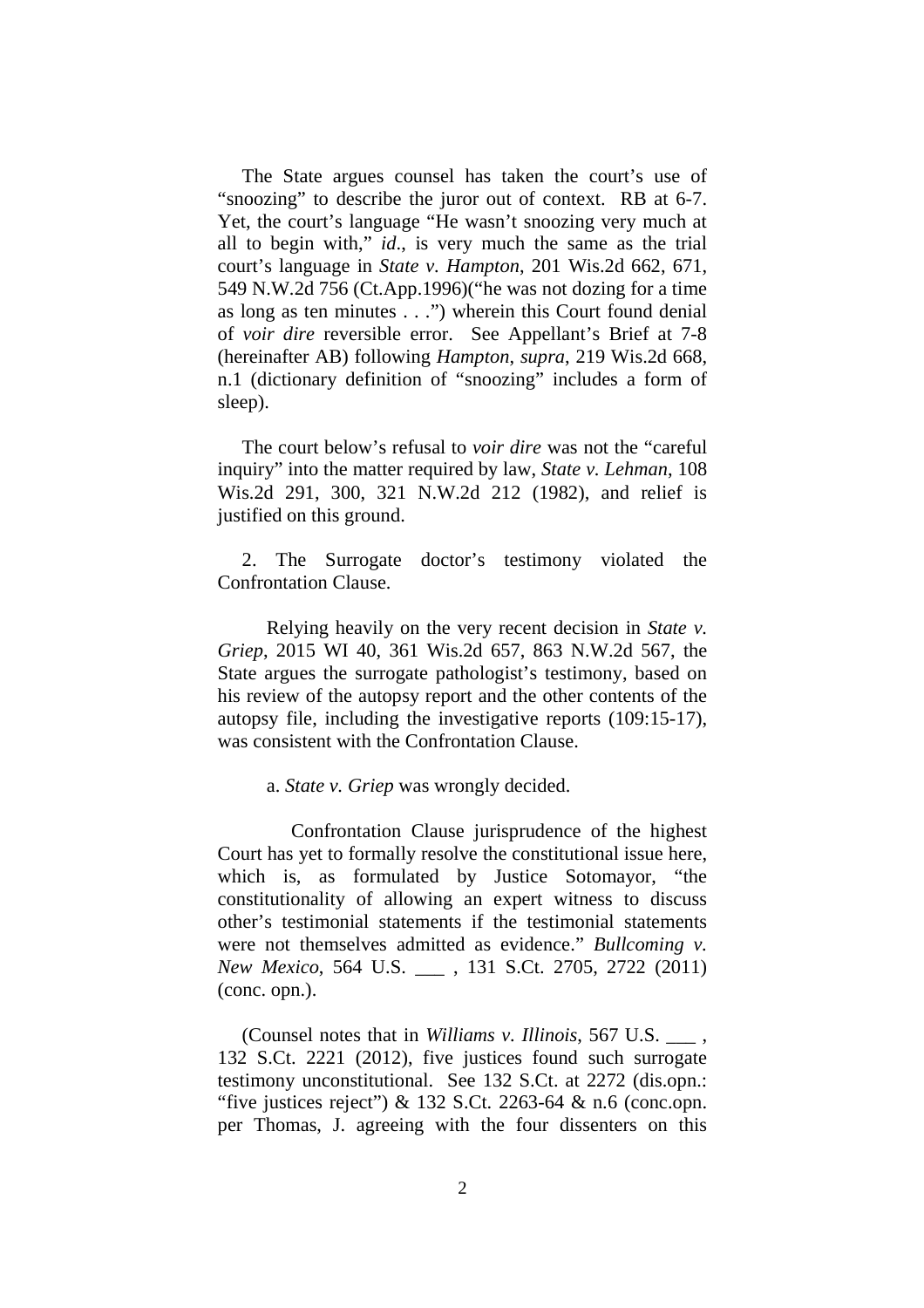point).

A number of courts of other states have adopted this rule, see, *e.g.*, *State v. Navarette*, 2013-NMSC-003, ¶5, \_\_\_ N.M. \_\_\_, 294 P.3d 435, 437 (autopsy report not admitted, surrogate testimony unconstitutional); *Cuesta-Rodriguez v. State*, 2010 OK CR 23, ¶38, 241 P.3d 214, 229 (same); *Commonwealth v. Avila*, 454 Mass. 744, 759-763 & n.16, 912 N.e.2d 1014 (2009)(same), and counsel submits it is the correct one. Understanding this Court cannot overrule *Griep*, this discussion is presented to preserve the issue for further review.

b. *Griep* is distinguishable.

The issue in *Griep* involved a laboratory report of the accused's blood alcohol concentration. 2015 WI 40, ¶1. An autopsy is an entirely different forensic procedure, calling for considerably more professional skill and judgment than the simple measurement of quantities. It generates data which is not objective but rather an attempt to record a skilled physician's judgment. See generally, Marc D. Ginsberg, *The Confrontation Clause and Forensic Autopsy Reports, etc.*, 74 La.L.Rev. 117, 168-170 (2013), hereinafter Ginsberg. That is to say, different doctors examining the same body will come to different conclusions depending on their individual skill and judgment. See, *e.g.*, *Simpson v. State*, 993 So.2d 400, 404-405, ¶12- ¶14 (Miss.Ct.App.2008)(3 pathologists provide different opinions as to nature of wound). "Neither forensic pathologists nor forensic autopsy reports are fungible." Ginsberg at 168. Because autopsies, in contrast to simpler laboratory tests, require professional skill and judgment, counsel submits no general rule applying to experts who just generate numbers is properly applied to pathologists conducting autopsies.

c. The *Griep* test was not met here.

The *Griep* court found if a surrogate expert could testify to an "independent opinion," the Confrontation Clause would not be violated. *Griep*, ¶57. Unfortunately, its decision provides little guidance as to what constitutes an "independent opinion." It found only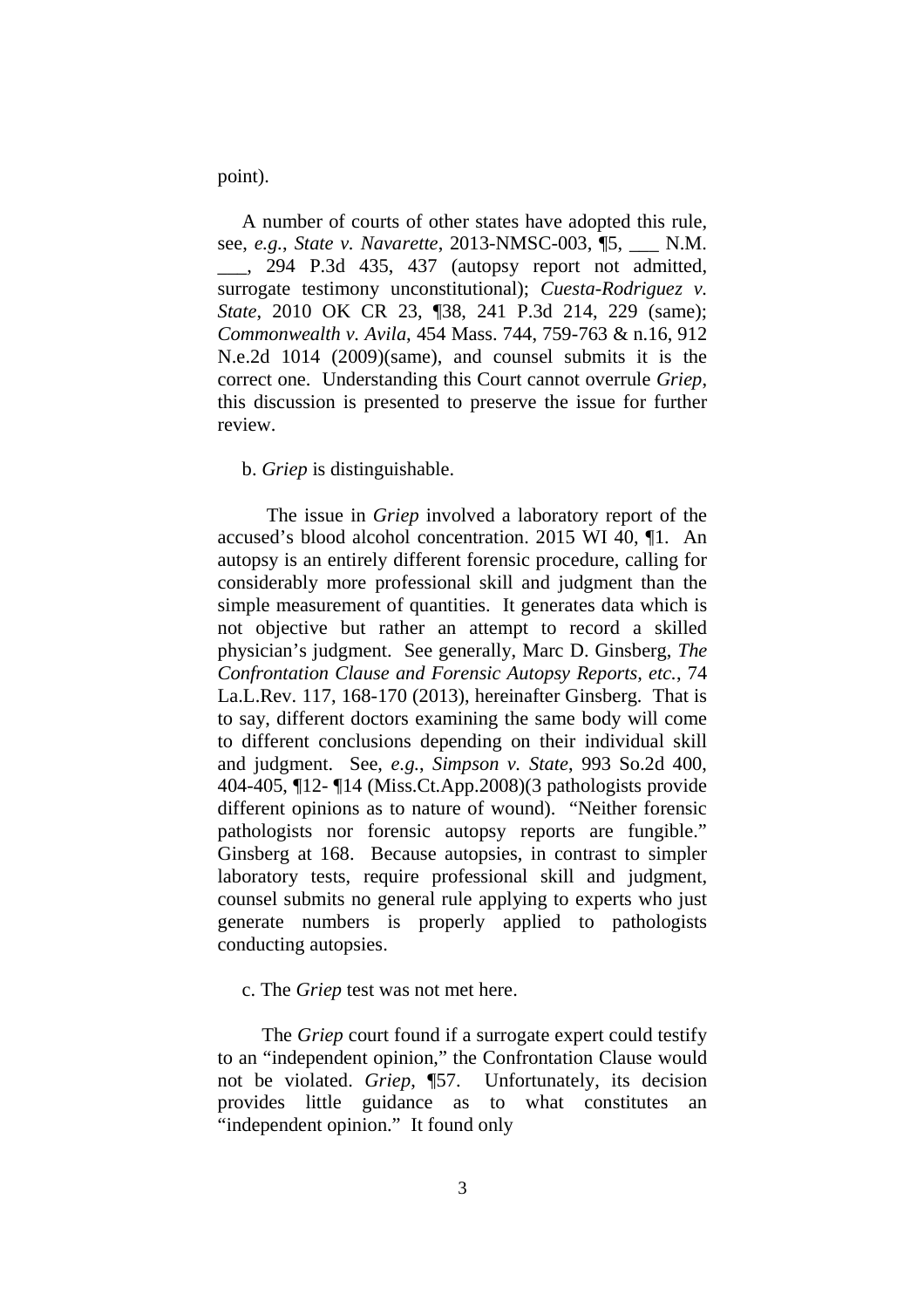when a nontestifying analyst documents the original tests "with sufficient detail for another expert to understand, interpret and evaluate the results," that expert's testimony does not violate the Confrontation Clause.

*Griep*, ¶40, citation omitted.

But here, as noted above in 2.b., an autopsy is not simply the performance of quantitative tests generating objective data.

> The crux of the confrontation issue – the need to confront and cross-examine the attending pathologist – is that forensic pathologists are physicians. Physicians exercise judgment and make mistakes, whether they treat living, breathing patients or perform forensic autopsies. Courts that have adopted the view that forensic autopsy reports simply memorialize objective data are misinformed.

Ginsberg at 168. An autopsy is guided by an ineffable quality, *i.e.*, the skill and judgment of the individual physician, which is not captured in written records and so cannot meet the *Griep* test. "Medical decision-making and medical judgment cannot be cross-examined if the examining pathologist is not a witness at trial." Ginsberg at 171.

d. The error is not harmless.

Respondent State argues the error was harmless because the cause of death was not disputed and notes defense cross-examined Dr. Peterson to disclose he could not identify the weapon causing the victim's wounds. RB 14. But Dr. Teggatz may have had a different opinion on this question. Pathologists are sometimes able to give specific opinions about the caliber of weapons making wounds. See, *e.g.*, *State v. Green*, 261 Conn. 653, 804 A.2d 810, 815 (2002)(pathologists testifies .44 caliber made wound); *King v. State*, 89 So.3d 209, 218 (Fla.2012)(medical examiner testifies either 9 mm. or .38 caliber made wound). Furthermore, where pathologists have differing opinions, a court will credit the opinion of a doctor who actually performed the autopsy over doctors who only examine records. *Martin v. Unknown U.S. Marshals*, 965 F.Supp.2d 502, 529 (D.N.J.2013)( "Dr. Feigin actually conducted the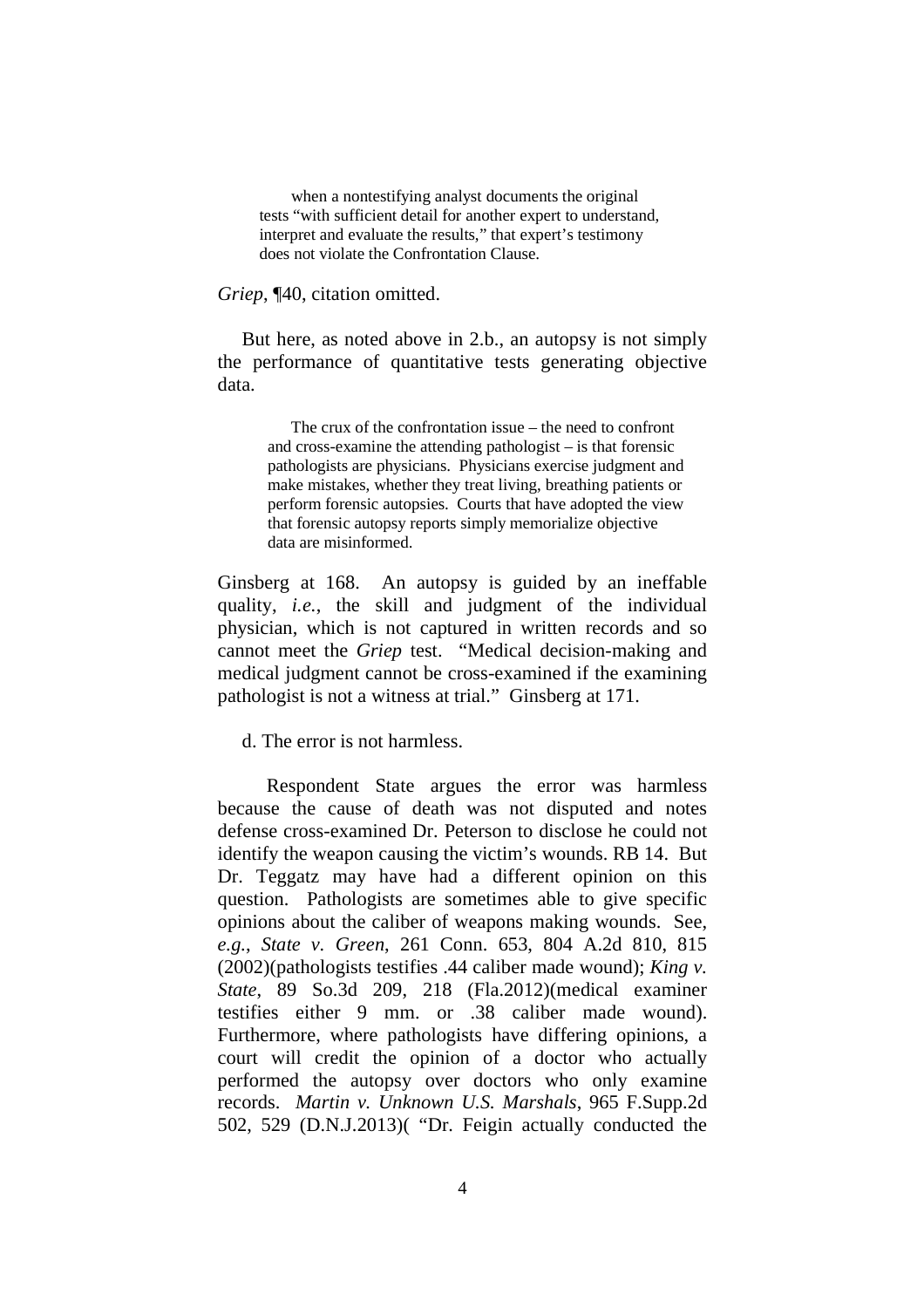autopsy."). So here, Dr. Teggatz who actually conducted the autopsy may have had an opinion about the caliber of the weapon inflicting the wounds or as to other aspects of the nature of the wound which would have tended to show Mr. Muniz-Munoz weapon was not the one causing the victim's wounds. But, since Dr. Teggatz could not be cross-examined, Mr. Muniz-Munoz could not explore this issue at trial. So, the error was not harmless.

3. Trial counsel's request for a jury instruction on unrecorded interrogations substantially complied with §972.115, *Wis. Stats*.

The State argues the trial court's decision not to give any instruction on unrecorded interrogation was proper because the instruction, Wis JI-Criminal 180, was not amended until after the interrogations here took place. RB 16-17.

But the statute requiring such an instruction on request is prospective and applies "if a statement made by a defendant during a custodial interrogation is admitted in a trial for a felony . . .." §972.115(2)(a), *Wis. Stats*. There could be no dispute this statute was on the books when Mr. Muniz-Munoz was tried or that he was on trial for a felony when his unrecorded custodial statement was admitted. (109:26-27, 44, 49, 72). Legislation is presumed to be prospective, *State v. Chrysler Outboard Corp.*, 219 Wis.2d 130, 162, ¶53, 580 N.W.2d 203 (1998), so §972.115 governed this trial.

The issue raised in Appellant's Brief was, given the requested special instruction was too broad and properly refused, whether the court should have given the jury the portion of Wis JI-Criminal 180 referring to unrecorded interrogations. AB 12-13. The statute requires the court to give the instruction "upon a request made by the defendant as provided in s.  $971.10(5)$ " Subsec. (2)(a). The record here contains just such a written jury instruction request, see (43:1 [asking for Wis JI-Criminal 180]), and there is no question trial counsel was asking for an instruction on unrecorded interrogations. (110:90 ["I know it was not the policy of the state to record interrogations at the time this interrogation occurred. But nonetheless, I think it would be appropriate to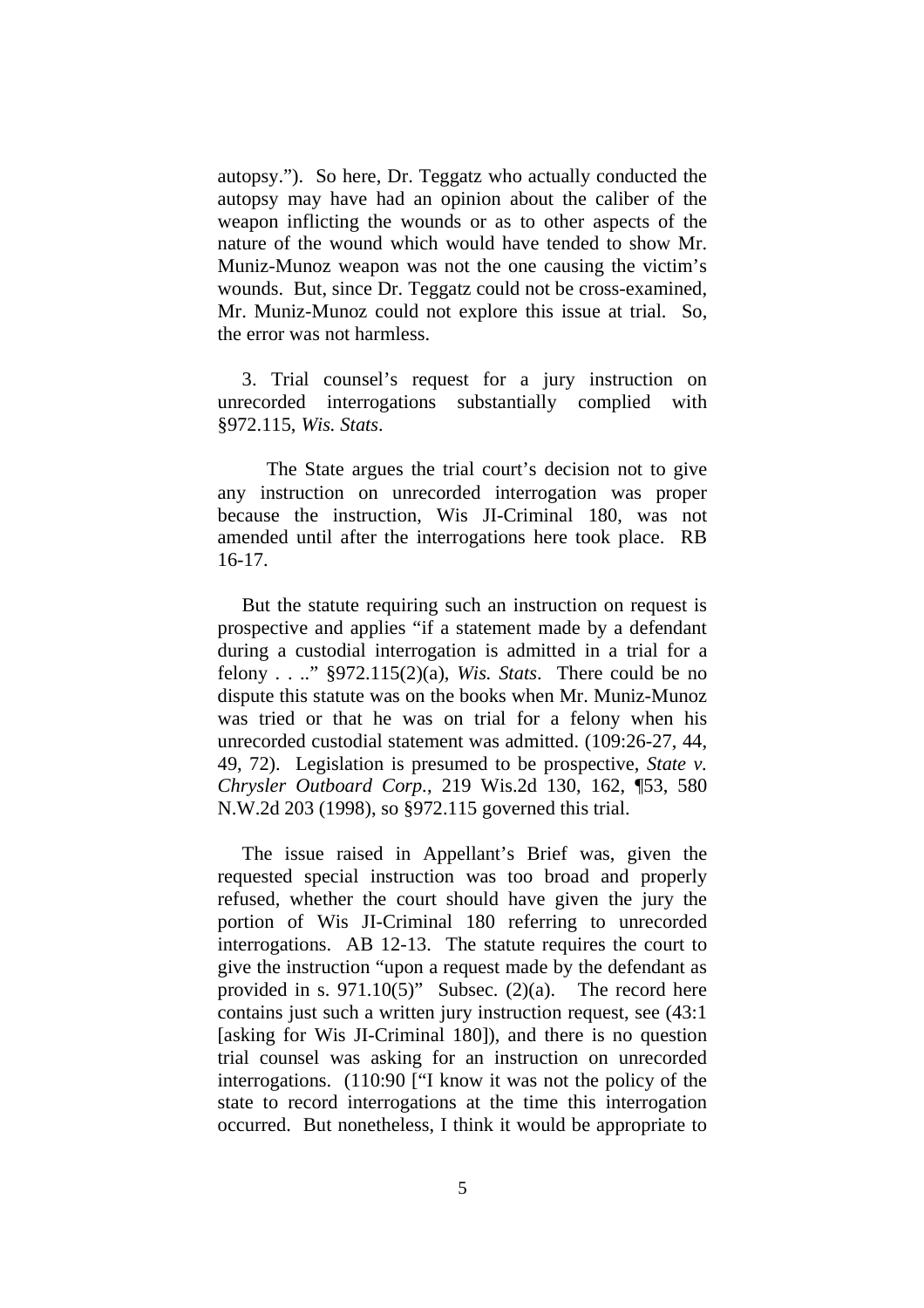bring this instruction to the attention of the jurors."]).

Therefore, the court below abused its discretion by failing to give the standard instruction on unrecorded interrogations in Wis. JI-Criminal 180.

#### 4. The refusal to permit discovery denied Due Process.

The litany of precedents the State presents undermining *U.S. v. Toscanino*, 500 F.2d 267 (2d Cir.1974), see RB 20, fn.10, represent the current state of the law. These rulings would be unimpeachable if the law of torture was meant to remain static.

But, considering we as a Nation have condemned torture since the Founding, *Gregg v. Georgia*, 428 U.S. 153, 170 & n.17, 96 S.Ct. 2904 (1976)(noting purpose of  $8<sup>th</sup>$  Amendment was to prevent torture); that our law has evolved to eliminate torture from important parts of criminal procedure, *Gregg*, *supra*, 428 U.S. at 170-173 (punishment); *Miranda v. Arizona*, 384 U.S.436, 445-448, 86 S.Ct. 1602 (1966)(eliminating third degree from interrogations); *Rochin v. California*, 342 U.S. 165, 172, 72 S.Ct. 205 (1952)(seizure of evidence from the body); and that, indeed, this law was not meant to remain static, 428 U.S. at 173 ("Eighth Amendment has not been regarded as a static concept."), 384 U.S. at 460 ("a noble principle often transcends its origins" [re:  $5<sup>th</sup>$ Amendment]), one day the State's precedents themselves may be undermined.

Counsel understands the law to be an accused is entitled to make any "good faith argument for an extension, modification or reversal of existing law." §809.25(3)(c), *Wis. Stats*. But by refusing trial counsel an opportunity to discover facts which could support their argument, the court below cut off Mr. Muniz-Munoz' ability to bring his claim to a higher court to try to convince it a modification or reversal of existing law is justified. *Cf. U.S. v. White*, 980 F.2d 836, 843 (2d Cir.1992)(due process prohibits application of civil frivolousness rules in criminal cases). This effectively eliminated his right to appeal the issue. Therefore, basic Due Process was denied by the discovery denial.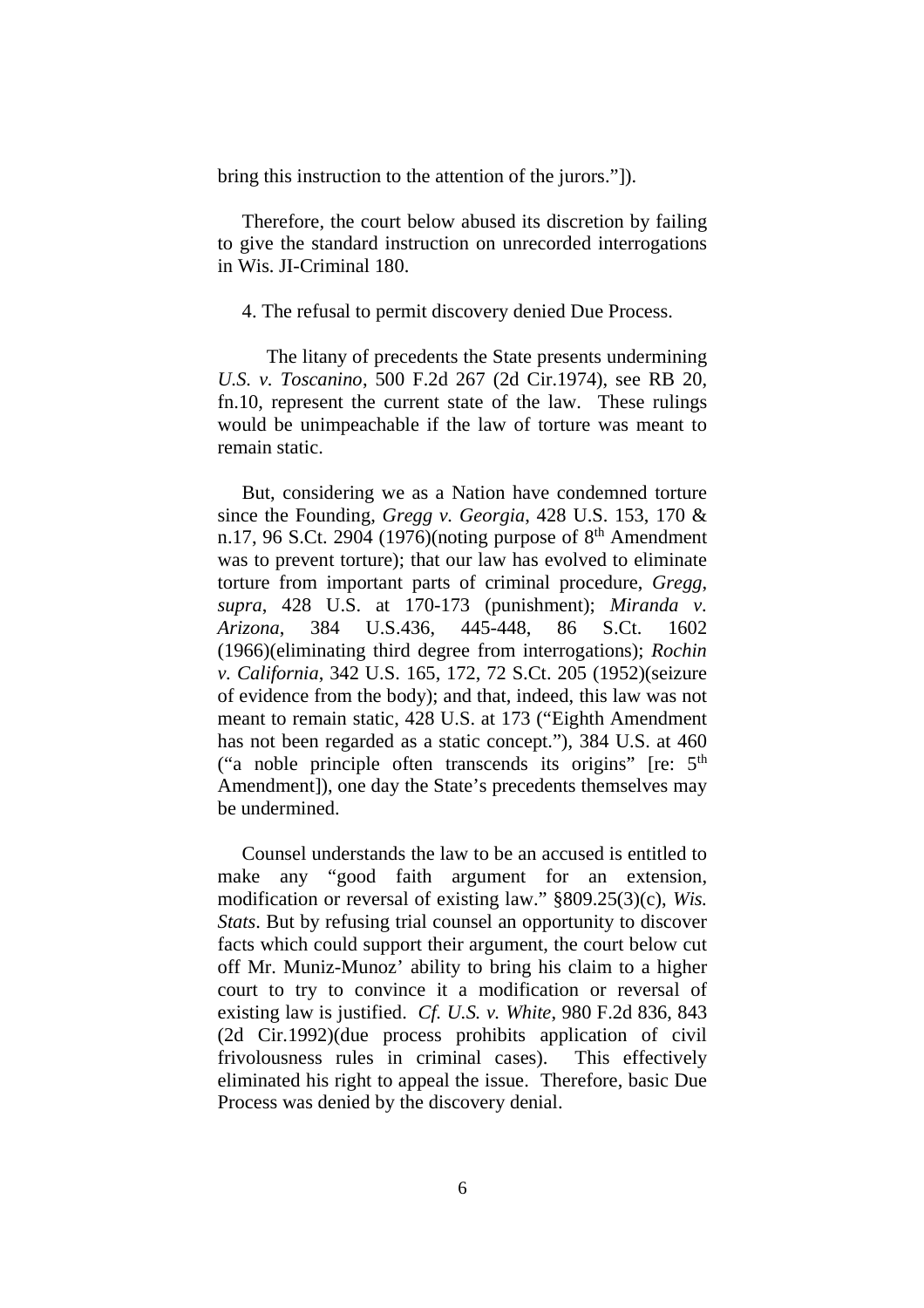## Conclusion

Counsel respectfully submits the foregoing demonstrates the State's arguments are without merit and prays the Court to reverse the judgment of the court below.

Dated: July 7, 2015

Respectfully submitted,

Tim Provis Bar No. 1020123 Attorney for Appellant MUNIZ-MUNOZ

\_\_\_\_\_\_\_\_\_\_\_\_\_\_\_\_\_\_\_\_\_\_\_\_\_\_\_\_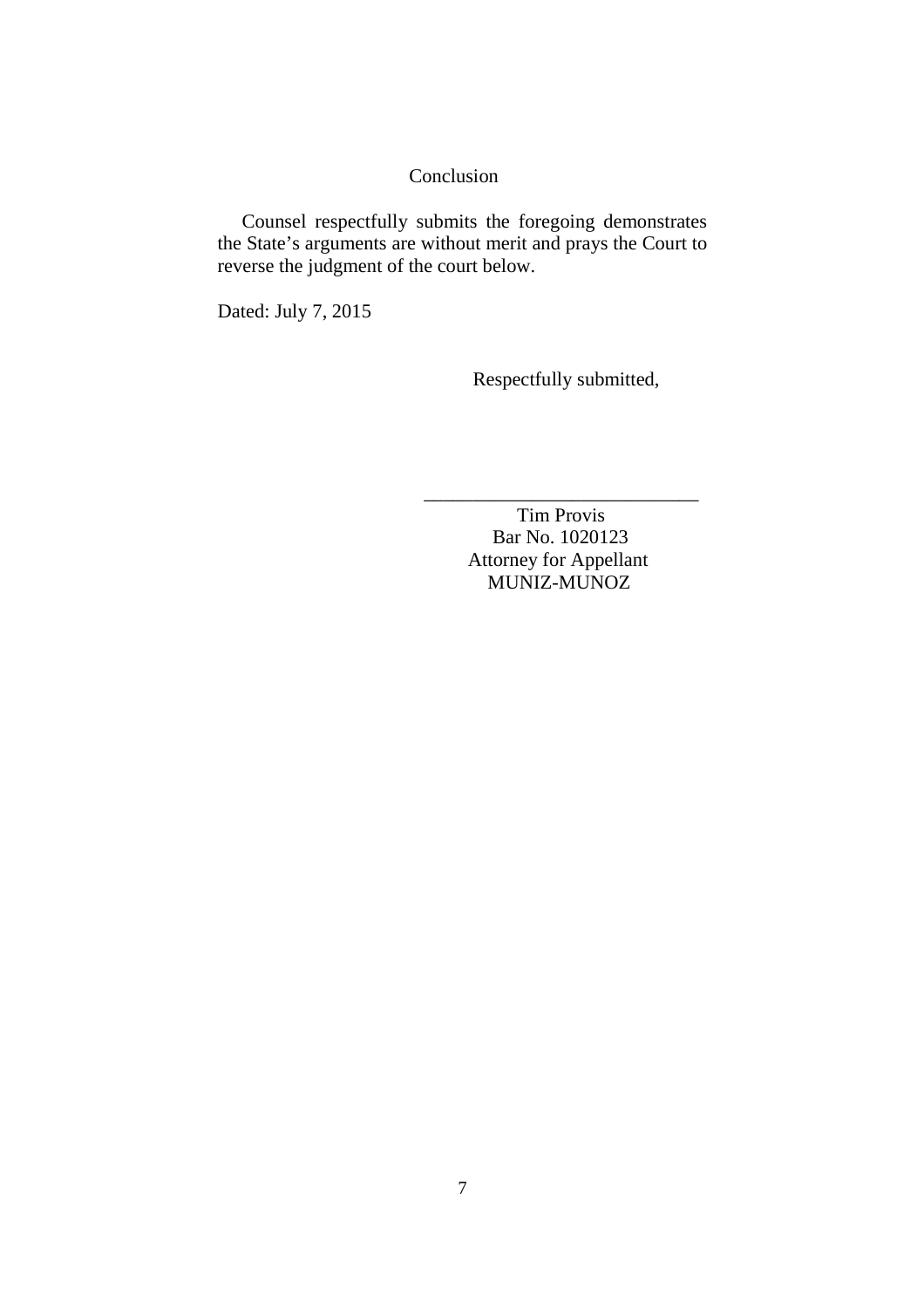## STATE OF WISCONSIN

## C O U R T OF A P P E A L S

## \_\_\_\_\_\_\_\_\_\_\_\_\_\_\_\_\_\_\_\_\_\_\_\_\_\_\_\_\_ DISTRICT\_I\_\_\_\_\_\_\_\_\_\_\_\_\_\_\_\_\_\_\_\_\_\_\_\_\_\_\_\_\_\_\_

STATE OF WISCONSIN,

Plaintiff-Respondent,

v. No. 2014AP702 CR

MIGUEL MUNIZ-MUNOZ,

and the Defendant-Appellant.

## CERTIFICATIONS

## FORM AND LENGTH CERTIFICATION

\_\_\_\_\_\_\_\_\_\_\_\_\_\_\_\_\_\_\_\_\_\_\_\_\_\_\_\_\_\_\_\_\_\_\_\_\_\_\_\_\_\_\_\_\_\_\_\_\_\_\_\_\_\_\_\_\_\_\_\_\_\_\_\_\_\_\_\_\_\_\_\_

I hereby certify that this brief conforms to the rules contained in  $\S 809.19(8)(b)$  & (c) for a brief produced with a proportional serif font.

The length of this brief is 1, 821 words.

## ACCURACY CERTIFICATION

I hereby certify that the electronic copy of this brief conforms to the rule contained §809.19(12)(f) in that the text of the electronic copy of this brief is identical to the text of the paper copy of this brief.

Dated: July 7, 2015 So Certified,

Signature:

Timothy A. Provis

Bar No. 1020123